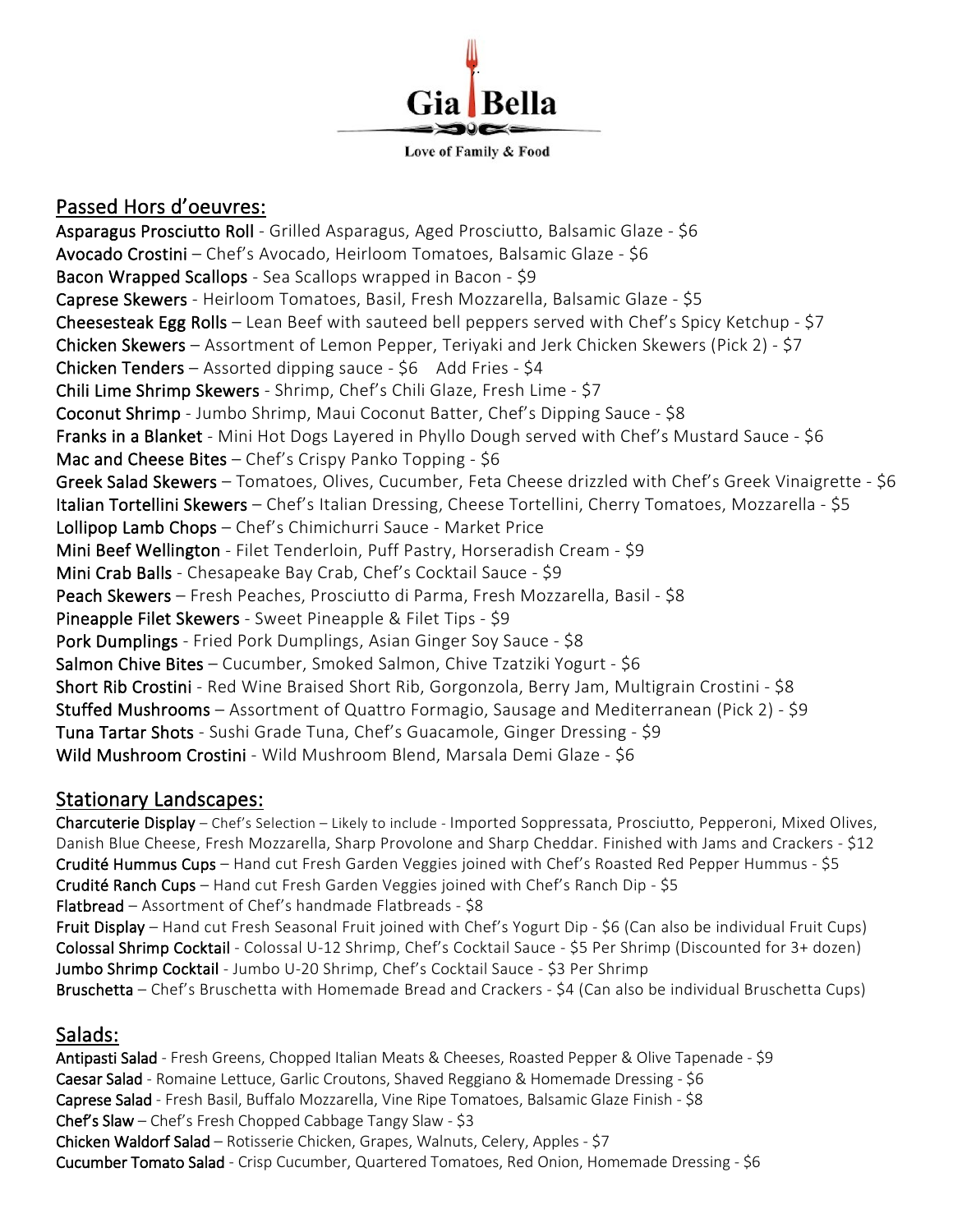Farro Salad - Arugula, Cucumbers, Avocados, Roasted Red Peppers, Feta Cheese, Extra Virgin Olive Oil - \$8 Fruit Salad - Seasonal Sliced Fruits, Melons & Berries – Market Price (Can also be individual Fruit Cups) Garden Salad - Fresh Spring Mix, Julienne Carrots, Red Onion, Tomatoes and Cucumber with Homemade Dressing - \$5 Mediterranean Salad - Fresh Leafy Greens, Feta, Black Olives, Red Onion, Tomatoes, Cucumber with Garlic Vinaigrette - \$6 Pasta Salad - Cucumbers, Red Onion, Black Olives, Bell Peppers, Broccoli, Feta Cheese and our Italian Dressing - \$6 Potato Salad - Country Style Red Bliss Potatoes - \$6

Spinach Salad - Baby Spinach, Red Onion, Smokey Bacon, Hard Boiled Egg, Lemon Poppy Seed Dressing - \$6

# Main Entrees:

#### Poultry:

Balsamic Chicken - Marinated Balsamic Chicken - \$13 Chicken Alfredo - Chicken Breast Dressed in Imported Cheese Sauce - \$14 Chicken Francaise - Egg Battered Chicken Medallions, Lemon Butter Sauce -\$16 Chicken Marsala - Chicken Medallions, Wild Mushroom Marsala Sauce - \$14 Chicken Milanese - Tri-color Salad, Lemon Infused Olive Oil, Shaved Parmigiana - \$12 Chicken Parmesan - Chicken Cutlet Hand Breaded Topped Tomato Sauce - \$13 Chicken Pesto - Chicken Medallions Dressed in Chef's Arugula Pesto - \$13 Chicken Piccata - Chicken Medallions, Lemon Caper Sauce - \$13 Grilled Lemon Chicken - Grilled Chicken Breast Baked in Fresh Lemon & Garlic - \$13 Italian Herb Chicken - Italian Herb Marinated Grilled Chicken - \$13 Lemon Rosemary Turkey - Slow Roasted Turkey Dressed in Lemon & Rosemary Herbs - \$15 Nashville Chicken - Cayenne Pepper Fried Chicken, Spicy Hot Sauce - \$14 Southern Fried Chicken - Buttermilk Battered Legs & Thighs - \$16

# Pork:

Baby Back Ribs - Slow Roasted Ribs dressed in choice of sauce - Market Price Italian Pulled Pork - Slow Roasted Pulled or Sliced Pork Served with Broccoli Rabe or Roasted Long Hots - \$12 Pork Milanese - Tri-color Salad, Lemon Infused Olive Oil, Shaved Parmigiana - \$12 Stuffed Pork Loin - Spinach, Broccoli Rabe, Roasted Peppers, Breadcrumbs and Italian Cheese - \$14 Tavern Ham - Pineapple Dressed Spiral Ham  $-$  \$12 Tequila Lime Pork - Slow Roasted Pulled Pork Marinated with Tequila, Lemon, Lime and Salt - \$12

# Beef:

Beef Medallions - Tender Marinated Beef Tips, dressed in Wild Mushroom Sauce – Market Price Beef Wellington - Prime Tenderloin topped with Pâté, duxelles and Wrapped in Puff Pastry – Market Price Brasciole - Breadcrumbs and Italian Herbs Rolled in Hand Pounded Beef Dressed in Tomato Sauce – Market Price Grilled Flank Steak - Marinated and topped with Chef's Chimichurri Sauce – Market Price Prime Rib - Cooked to perfection – Market Price Roast Beef Platter - Top Round Thinly Sliced with Roasted Onions and Homemade Horseradish Sauce – Market Price Short Rib - Braised Short Ribs in Red Wine - Market Price Tenderloin - Prime Choice Filet Tenderloin – Market Price

#### Veal:

Veal Francaise - Veal Medallions, Egg Batter, Lemon Butter Sauce - \$16 Veal Parmesan - Veal Cutlet Hand Breaded Dressed in Tomato Sauce -\$13 Veal Piccata - Veal Medallions Dressed in Lemon Caper Sauce - \$14 Veal Rollatini - Hand Tenderized Veal Rolled with Spinach, Breadcrumbs, Munster Cheese Dressed in Tomato Sauce - \$14

#### Seafood:

Baked Tilapia - Parmesan Crusted Fresh Tilapia Dressed in Chef's Lemon Sauce - \$12 Cajun Catfish - Fresh Filet of Catfish, Cajun & Creole Herbs Topped with Roasted Radish and Lemon - \$14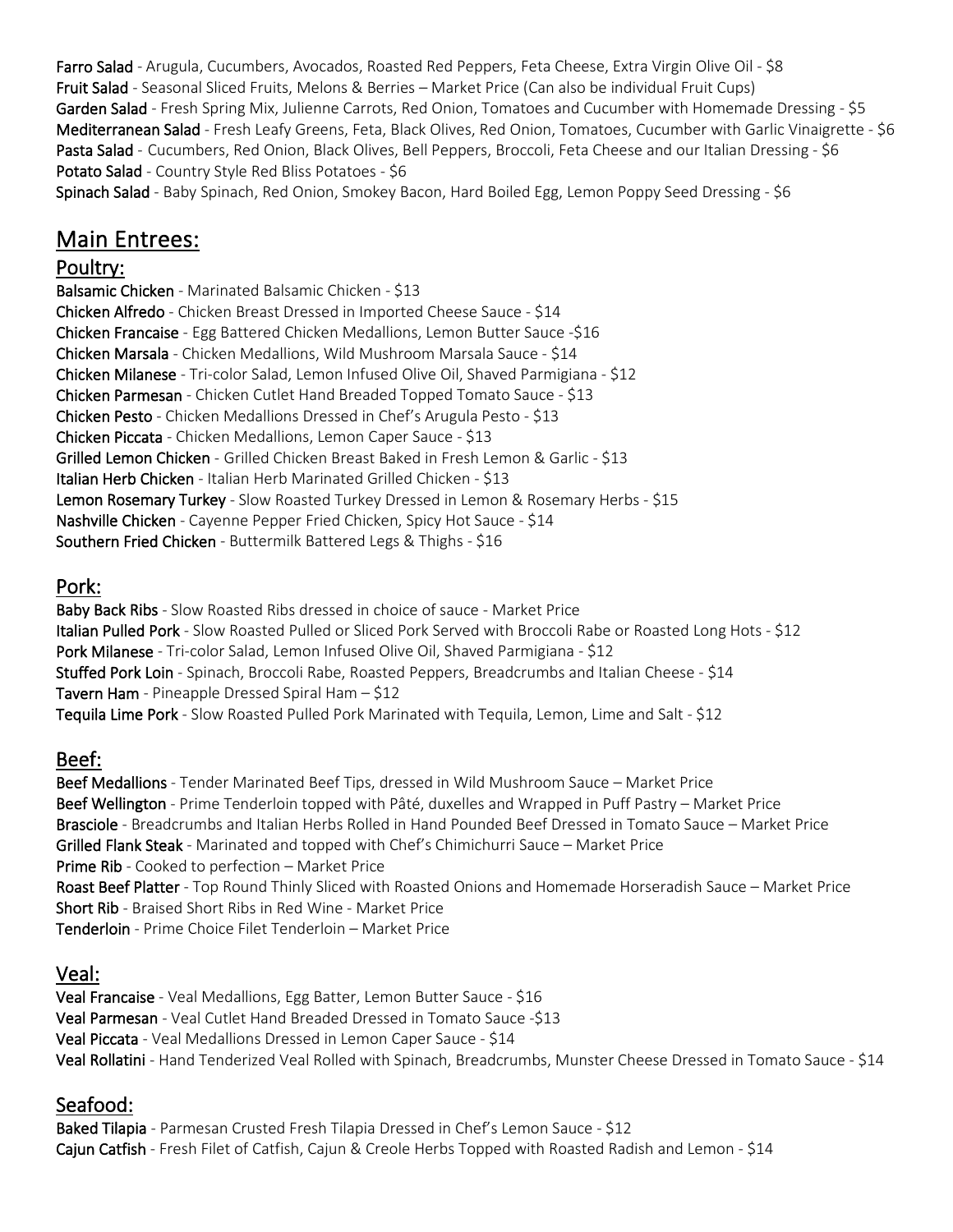Crab Cakes - Lump Handmade Pan Seared Crab Cake, Creole Remoulade - \$14 Flounder – Hand Breaded Topped with Lemon Zest and Arugula - \$12 Mussels - Sweet Juicy Mussels Simmered in Our Garlic White Wine or Red Sauce - \$15 Pan Seared Scallops - Sea Scallops Served with Chef's Mushroom Truffle Risotto - \$18 Salmon Milanese - Filet of Salmon Dressed in Basil Pesto Butter- \$16 Shrimp Scampi - Large Shrimp, Creamy Lemon Butter Sauce - \$15 Surf & Turf – Market Price

### Italian Classics:

Baked Ziti - Homemade Pasta, Napoli sauce, Italian cheese - \$8 Breaded Zucchini & Squash - Panko & Italian Breadcrumb Pan Fried Zucchini or Squash - \$13 Caprese Pasta – Penne, Extra-Virgin Olive Oil, Fresh Garlic, Cherry Tomatoes, Fresh Mozzarella and Fresh Basil - \$10 Cheese Ravioli - Three Cheese Stuffed Ravioli, Napoli Sauce - \$9 Eggplant Parmesan - Pan Fried Hand Breaded Eggplant, Tomato Sauce, Mozzarella Cheese - \$13 Italian Sausage and Peppers - Roasted Peppers and Onions with choice of Hot or Sweet Italian Sausage, Napoli Sauce - \$7 Lasagna - Handmade Lasagna Noodles, Tomato Sauce - \$10 Lobster Ravioli - Italian Cheese, Lobster & Vodka Sauce - \$15 Meat Lasagna - Handmade Lasagna Noodles, Ground Beef, Ground Italian Sausage, Tomato Sauce - \$12 Meatballs - Veal, Pork & Beef Mixture Joined with Italian Herbs Simmered in Tomato Sauce - \$7 (2 Per Person) Mushroom Ravioli - Wild Mushrooms, Italian Cheeses and Sweet Marsala Sauce -\$11 Penne Alla Vodka with Seafood - Homemade Pasta, Jumbo Shrimp, Succulent Crab & Vodka Sauce - \$16 Penne Blush - Homemade Pasta & Blush Sauce - \$9 Penne Pasta - Homemade Pasta, Homemade Red Sauce - \$7 Stuffed Peppers - Italian Sausage, Ground Sirloin, Brown Rice, Imported Cheeses & Herbs - \$14 Stuffed Shells - Pasta Shell Stuffed with Ricotta, Mozzarella and Reggiano, Napoli Sauce - \$7 Tortellini – Cheese Tortellini Dressed in Choice of Sauce - \$7

#### Vegetarian and Vegan Options: Many more options available!

Breaded Zucchini & Squash - Panko & Italian Breadcrumb Pan Fried Zucchini or Squash - \$13 Caprese Pasta - Penne, Extra-Virgin Olive Oil, Fresh Garlic, Cherry Tomatoes, Fresh Mozzarella and Fresh Basil - \$10 Cheese Ravioli - Three Cheese Stuffed Ravioli, Napoli Sauce - \$9 Eggplant Parmesan - Pan Fried Hand Breaded Eggplant, Tomato Sauce, Mozzarella Cheese - \$13 Peppers, and Sweet Potatoes - \$12 Plant Based Lasagna - Handmade Lasagna Noodles, Plant Based Sausage, Tomato Sauce - \$12 Plant Based Sausage and Peppers - Roasted Peppers and Onions with Plant Based Sausage, Napoli Sauce - \$8 Roasted Veggie Quinoa Bowl - Chili-lime Kale, Quinoa, Garlic Roasted Broccoli, Sriracha Chickpeas, Onions, Stuffed Peppers – Plant Based Sausage, Brown Rice, Imported Cheeses & Herbs - \$14 Stuffed Shells - Pasta Shell Stuffed with Ricotta, Mozzarella and Reggiano, Napoli Sauce - \$7 Tortellini – Cheese Tortellini Dressed in Choice of Sauce - \$7 Veggie Lasagna - Handmade Lasagna Noodles, Roasted Vegetables, Tomato Sauce - \$12

# \*Many items can also be made Gluten Free!!

# Sides

Broccoli Rabe - Simmered Broccoli Rabe, Garlic & Oil, Grated Parmigiana & Red Pepper Flakes - \$4 Garlic Mashed Potatoes - Yukon Gold Potatoes Tossed with Butter, Roasted Garlic & Cream - \$7 Green Bean Medley - Roasted Green Beans, Roasted Peppers & Almonds - \$6 Grilled Vegetables – Colorful assortment of Garlic and Oil Tossed Vegetables - \$8 Jasmine Rice - Long Grain, Subtle floral aroma - \$6 Mac and Cheese - Sharp Cheddar, Panko Topping - \$7 Add Smoked Applewood Bacon + \$2 Parsley Butter Potatoes - Fingerling Potatoes Tossed in Butter, Garlic & Freshly Chopped Parsley - \$6 Ratatouille - Garlic Napoli Sauce, Roasted Eggplant, Squash, Zucchini, Garlic and Onion - \$7